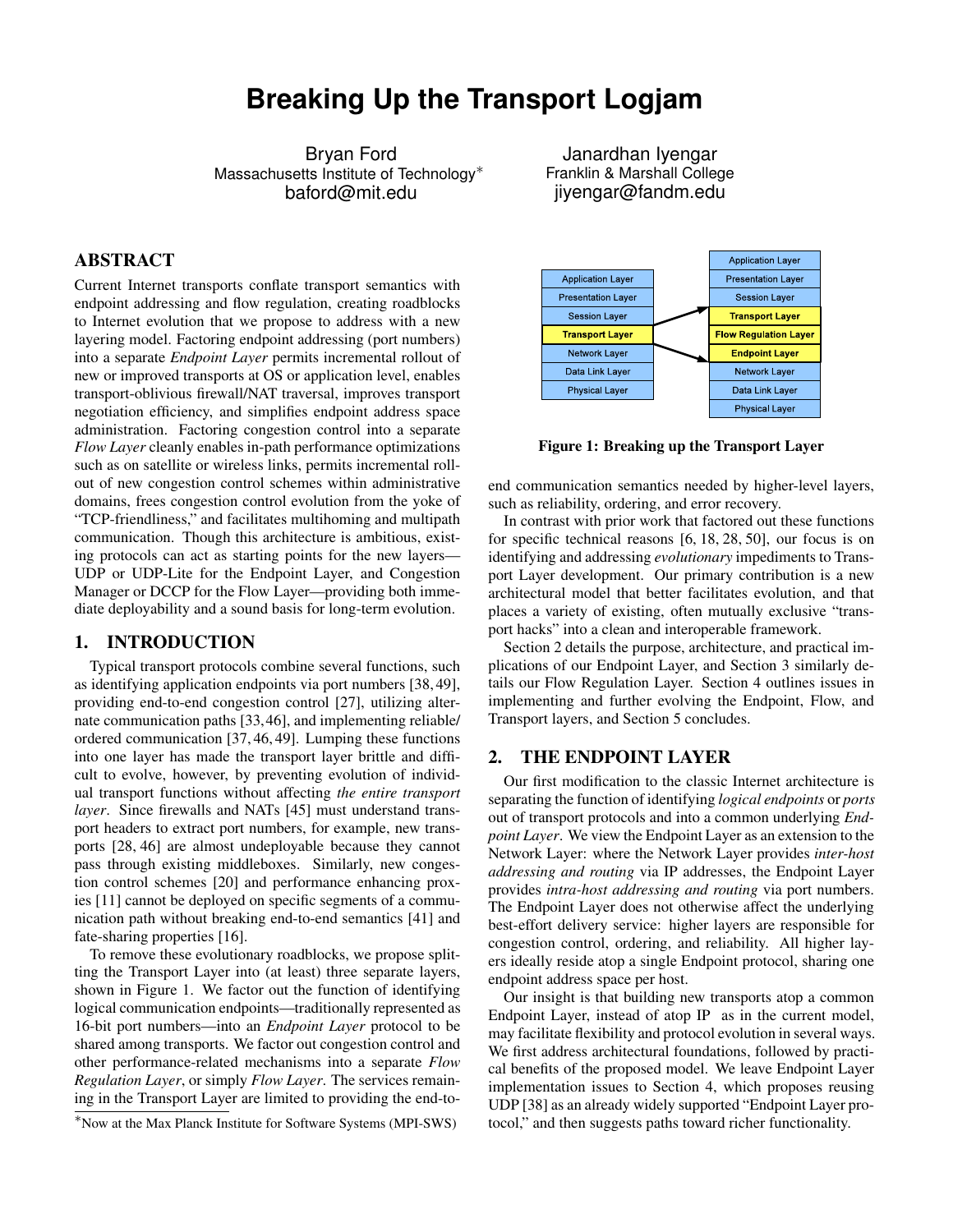

**Figure 2: A UDP-based user-space transport** *cannot* **interoperate with a "native" IP-based kernel-space transport.**

## **2.1 Architectural Perspective**

All standard Internet transports [28, 37, 38, 46, 49] multiplex transport sessions onto a host's few IP address(es) via 16-bit port numbers. Each transport implements this multiplexing separately and embeds port numbers in its own transport header, making port numbers a common design pattern but not a shared facility. Nevertheless, each port space tends to be functionally equivalent; the IANA historically assigns wellknown ports consistently across transports although the port spaces are technically independent.

Embedding port numbers into transports is consistent with the OSI reference model [56], where each layer provides its own space of *service access points* (SAPs) for higher layers to bind to: IP addresses correspond to *Network-SAPs* (NSAPs), port numbers to *Transport-SAPs* (TSAPs), and OSI additionally has *Session-SAPs* and *Presentation-SAPs*. The full "identity" of an endpoint consists of the SAPs of all layers bundled together: IP address and port number on the Internet, all four SAPs in OSI. This *layered multiplexing* design has appeal but causes known problems: Tennenhouse argued against it due to the difficulty of real-time scheduling across layers [50], and Feldmeier elaborated on several related issues [18].

An alternative approach is to treat the intra-host addressing provided by port numbers or SAPs as an extension to the interhost addressing already provided by the Network Layer, and implement this intra-host addressing *once* in a facility shared by all higher layers. In Sirpent [14], intra-host addresses (port numbers) are part of the source routes the network layer uses for routing. An analogous design with CIDR addressing would be to assign each physical host or network interface a whole "virtual subnet" of addresses representing the logical endpoints on that physical host. It may be too late to merge port numbers into IP addresses, but our Endpoint Layer revisits the idea of *sharing* one endpoint space among upper-level protocols instead of each transport implementing its own.

## **2.2 Practical Benefits**

Independent of the concerns of Tennenhouse and Feldmeier, factoring out endpoint multiplexing brings several practical benefits that are relevant today: transport implementation flexibility, firewall/NAT traversal, and transport protocol negotiation.

#### *2.2.1 Transport Implementation Flexibility*

The IP header's 8-bit Protocol field was intended to distinguish between only a few standard transport protocols, not between many application-level endpoints, so most operating systems prohibit unprivileged applications from "hooking" IP



**Figure 3: A UDP-based user-space transport interoperates with a UDP-based kernel-space transport.**

Protocol numbers in the way they can allocate and use ports. The OS thus reserves the right to implement new "first-class" transports. If an application wishes to deploy its own transport protocol that is not yet supported by the host OS, it must layer the new transport atop UDP. The resulting applicationlevel transport not only has second-class status but is *unable to interoperate* with a first-class OS-level implementation of the same transport on another host, as shown in Figure 2. This restriction creates a barrier to the deployment of new transports, since the easiest way to deploy new protocols incrementally is often to bundle them with the applications that need them.

If new transports are built atop an Endpoint Layer, however, applications can easily ship with new transports implemented in user-space libraries requiring no special privilege. Once a transport begins migrating into OS kernels, kernel-level and user-level implementations of the same transport can remain interoperable, as shown in Figure 3.

## *2.2.2 Transport-Independent Middlebox Traversal*

For better or worse, *middleboxes* such as firewalls and network address translators (NATs) are now ubiquitous, and most of them are sensitive to the full endpoints of a given flow: not only IP addresses but port numbers as well. Since each transport traditionally implements its own port space, middleboxes must parse transport headers, and so only the few alreadyubiquitous transports—TCP and UDP—can traverse most middleboxes. New transports like SCTP [46] and DCCP [28] that are designed to run directly atop IP thus cannot traverse most middleboxes. NAT proliferation has in effect shifted the Internet's "narrow waist"—the ubiquitous interface atop which new protocols may be built and reliably deployed—upward to encompass not just IP but also TCP and UDP [40].

By building new transports atop a shared Endpoint Layer, middleboxes need to understand only Endpoint Layer and not Transport Layer headers. Middleboxes can still recognize and optimize the handling of specific transport protocols if desired, but doing so is no longer a *prerequisite* for traversal. The Endpoint Layer also provides a clean space for mechanisms allowing hosts to "advertise" endpoints intended to be publicly reachable, enabling middleboxes to create persistent bindings for them as policy permits—a demand currently met via ad hoc, transport-specific mechanisms such as those in UPnP [53].

#### *2.2.3 Negotiation of Alternative Transports*

Many application protocols such as RPC and SIP can use several alternative transports. Every application packet is traditionally associated with *exactly one* transport protocol, how-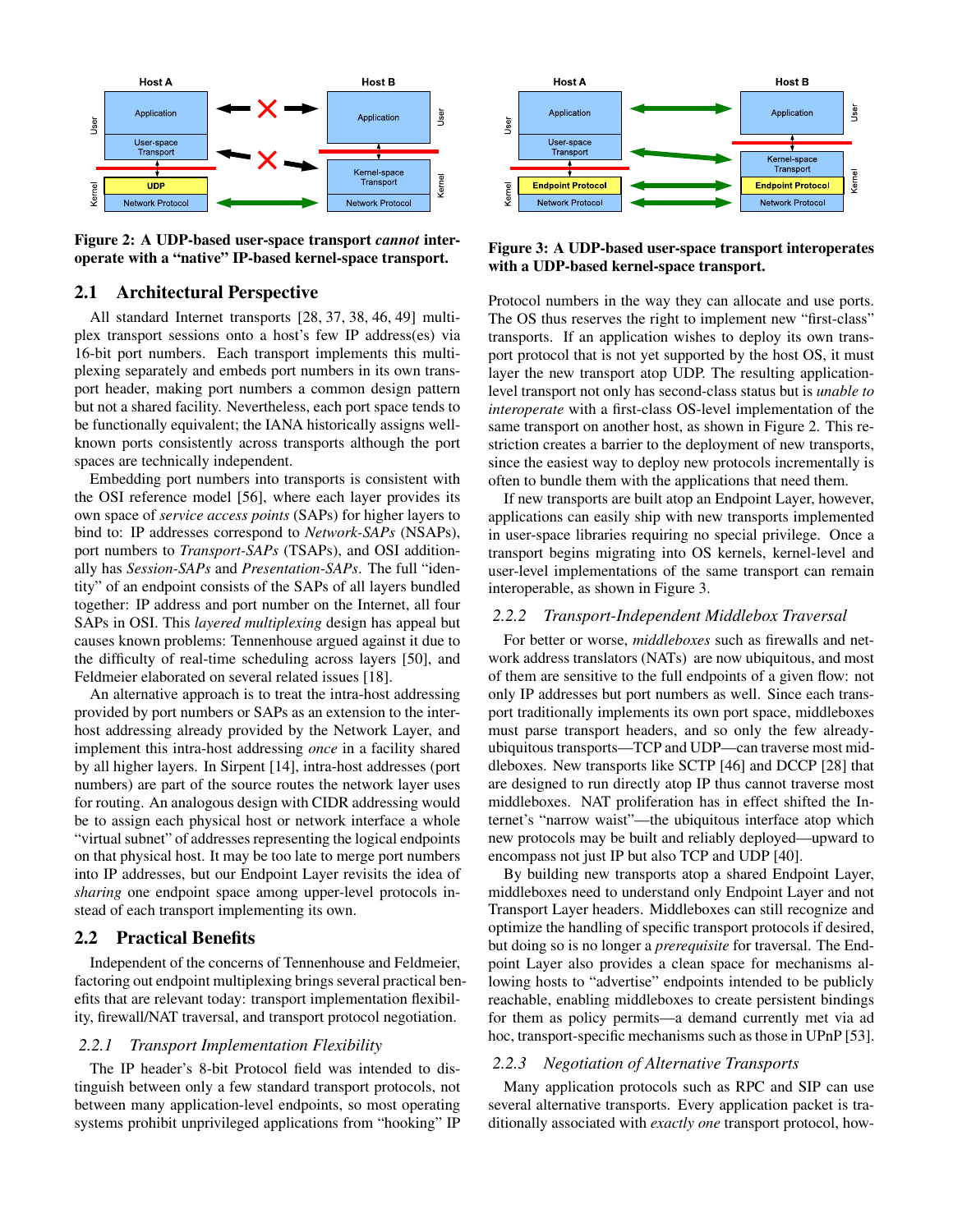

**Figure 4: Applications can negotiate among several UDPbased transports with no extra round trips.**

ever, via the IP header's Protocol field. Negotiating *which* transport to use for a communication session therefore requires the initiating application either to use a special transport exchange just for this negotiation, or to open new sessions "speculatively" for each supported transport, only to continue using the most preferred one that succeeds and shut down the rest.

Building transports atop a shared Endpoint Layer with one port space, in contrast, leaves transport identification and negotiation under the application's control. The Internet already follows this design philosophy for Session Layer and Presentation Layer functions, leaving their negotiation up to applications (e.g., HTTP's persistent streams and content encodings); our architecture extends this flexibility to the Transport Layer.

Without prescribing specific mechanisms, we suggest one way an application in our model might combine transport negotiation with the initial exchange of the selected transport, avoiding unnecessary round-trips or state setup. The application first locally requests from each supported transport a copy of the "SYN" packet the transport *would* send to initiate a new session. The application collects the SYN packets for all such transports, bundles them together into one "Meta-SYN" packet, and sends the Meta-SYN to the responding endpoint, as shown in Figure 4. The responding application breaks apart the Meta-SYN, passes the SYN for some transport it supports to its implementation of that transport, and subsequent communication proceeds normally via that transport. This design assumes that packets for different transports are distinguishable from each other and from Meta-SYN packets; the application might interpose a minimal header for this purpose if required.

A side effect of making endpoints transport-independent is to close the debate over whether to allocate well-known ports across several transports at once. IANA would need to manage only one port space, and existing applications could adopt new transports without having to register new ports for each.

## **3. THE FLOW REGULATION LAYER**

Our *Flow Regulation Layer*, or simply *Flow Layer*, manages the performance of a flow between a pair of endpoints. The Flow Layer takes the underlying best-effort delivery service, which typically provides limited information about available bandwidth and other network characteristics, and builds a *flowregulated best-effort delivery service*, which "knows" how to regulate the flow of packets for best use of the available path(s). The Flow Layer implements congestion control [27] and may encapsulate performance-related mechanisms such as perfor-



**Figure 5: An end-to-end path composed of multiple Flow Layer segments. Flow middleboxes can optimize network performance based on the properties of a specific segment, such as a satellite link.**

mance enhancing proxies [11], end-to-end multihoming [46], multipath transmission [33], and forward error correction.

The idea of factoring congestion control into a separate protocol is embodied in the Congestion Manager (CM) [6] and Datagram Congestion Control Protocol (DCCP) [28]; these protocols offer starting points for our Flow Layer, as discussed in Section 4. Beyond merely factoring out congestion control, our insight is that the Flow Layer is a clean place to implement many performance-related mechanisms, enabling them to benefit many transports, and avoiding interference with transport reliability or end-to-end fate-sharing [16]. The following sections explore several such performance enhancement techniques: dividing communication paths into segments for performance tuning, utilizing multiple redundant communication paths, and aggregating flows to improve fairness or efficiency.

## **3.1 Path Segmentation**

Our architecture permits devices in the network, called *flow middleboxes*, to interpose on Flow Layer communication by dividing a path into *segments*, as shown in Figure 5. Flow middleboxes "split" the path by terminating one segment's Flow Layer connection and initiating a new one for the next segment. Each segment may consist of several Network Layer hops; path segmentation does not imply hop-by-hop congestion control [34], although the latter may be viewed as a limit case of path segmentation.

Flow middleboxes do not touch Transport Layer headers or payloads, so they are compatible with any transport protocol. Since flow middleboxes affect only communication performance and not transport semantics, they serve in precisely the role for which the end-to-end principle [41] justifies such in-network mechanisms. In contrast with the analogous technique of TCP splitting [4], where transport state may be lost if a middlebox fails after acknowledging data received on one segment but before transmitting it on the next, Flow Layer splitting preserves end-to-end fate-sharing [16] because flow middleboxes hold only performance-related soft state.

Motivations for splitting a communication path into individually congestion-controlled segments include performance benefits from reduced RTT, specialization to network characteristics, and administrative isolation. We expore each in turn.

#### *3.1.1 Performance Benefits from Reduced RTT*

A TCP flow's throughput is adversely affected by large roundtrip time (RTT), especially in competition with flows of smaller RTT [19]. In addition, since information requires one RTT to propagate around the control loop, *any* end-to-end congestion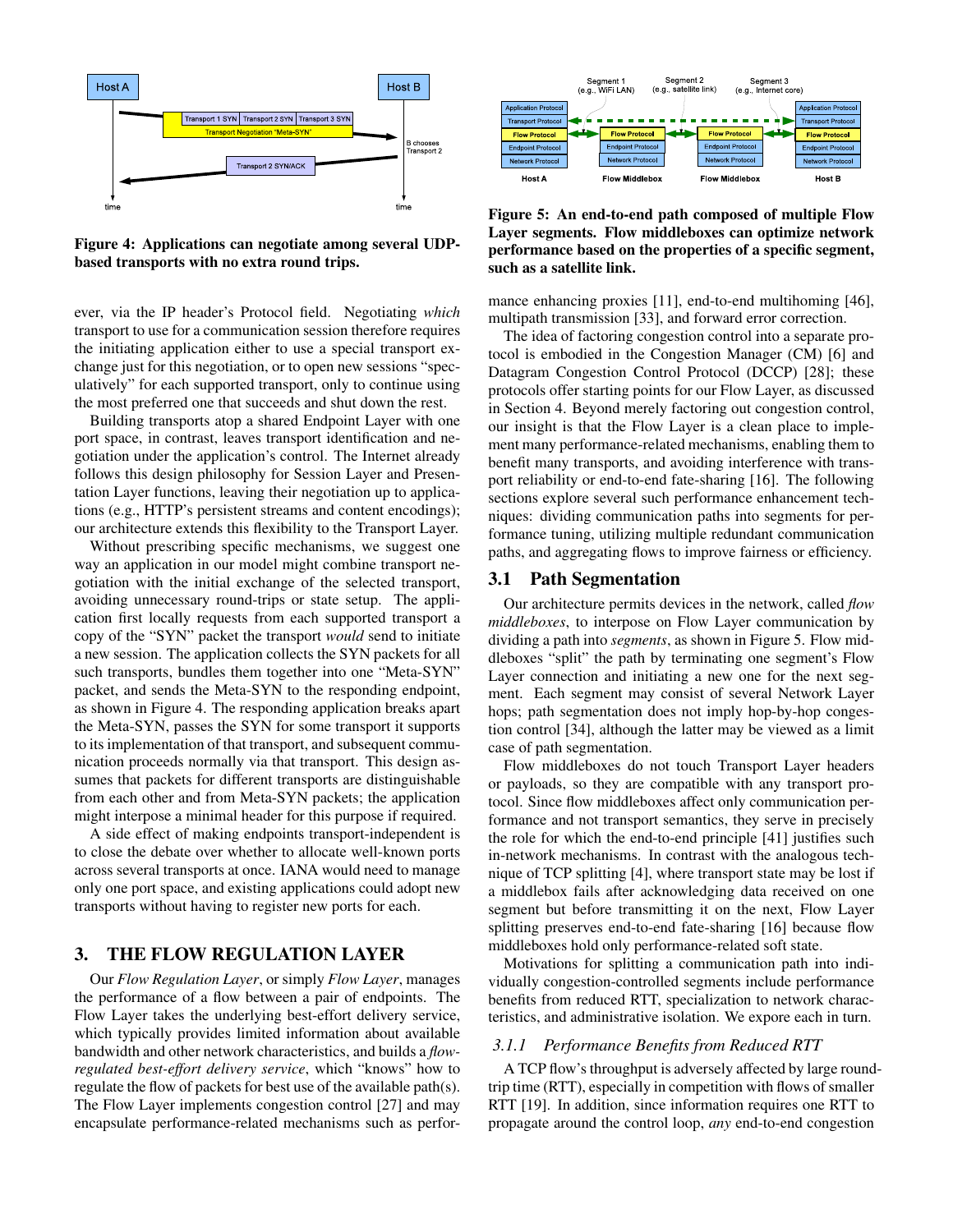control scheme's responsiveness to changing conditions is limited by RTT. Subdividing a communication path into independently congestion-controlled segments reduces each segment's RTT to a fraction of the path's total RTT, which can improve both throughput and responsiveness. This benefit has been noted in the context of hop-by-hop congestion control schemes for packet-switched [34], cell-switched [29], and wireless networks [54]. The Logistical Session Layer [48] similarly leverages this effect to improve wide-area grid performance. Our Flow Layer thus provides a semantically clean way to obtain the benefits of shorter RTTs within segmented paths.

#### *3.1.2 Specialization to Network Characteristics*

The best congestion control scheme for a communication path often depends on the characteristics of the underlying network [8]. Classic TCP congestion control [27] performs well on wired LANs and the Internet core, but poorly on networks that are loss-prone due to transmission errors or mobility, and on long-delay connections such as satellite links or wireless wide-area networks. Since integrating diverse networks is a fundamental goal of the Internet [16], we must assume that any communication path may traverse several network types, each of which might place conflicting requirements on any single end-to-end congestion control scheme. New end-to-end schemes are available for high-bandwidth, long-delay links [20], and others for mobile ad hoc networks [31], but will any one scheme perform well on a path that includes links of both types (and others)? Path segmentation in the Flow Layer provides a clean method of specializing congestion control to the characteristics of individual path segments while avoiding the pitfalls of traditional performance enhancing proxies [11].

Other fixes are available for specific performance issues [5], but we feel that none of them solves the general network path heterogeneity problem. A "sledgehammer approach" is to open parallel TCP streams over one path, either at transport [44] or application level [2], boosting throughput at the cost of fairness by amplifying TCP's aggressiveness [21]. TCP snooping [7] enables intermediate nodes to retransmit lost packets and suppress duplicate acknowledgments without violating TCP's semantics, but this technique is transport-specific and does not allow adjacent segments to run independent congestion control schemes. Many approaches assume that only the "last hop" of a path requires specialization—an assumption violated by important scenarios such as wireless mesh networks [1]. In contrast, our architecture supports any number of segments and permits independent performance tuning of each.

#### *3.1.3 Administrative Isolation*

Even where one end-to-end congestion control scheme may be technically adequate, the Internet's inertia makes it politically difficult to agree on, evolve, and deploy new end-toend schemes. Any new scheme encounters resistance unless it is "TCP-friendly"—no more aggressive than TCP Reno since the new scheme's flows will compete with Reno streams "in the wild." But since the Internet does not *enforce* TCPfriendliness [21], selfish or unaware users can and do deploy unfairly aggressive mechanisms anyway—e.g., in the form of TCP-unfair UDP flows [15] or concurrent TCP flows [30].



**Figure 6: Flow Layer multipath communication example. The multihomed hosts use two end-to-end paths, one passing through a pair of middleboxes implementing an innetwork multipath segment.**

Path segmentation offers an incremental solution to congestion control evolution: split the Flow Layer path at administrative boundaries, and deploy the new scheme only on segments traversing domains in which the scheme has been adequately tested and approved, preserving TCP-friendliness on other segments. Path segmentation allows network administrators to roll out a new scheme *one administrative domain at a time*, and homogenize the congestion control algorithms used within their domain if desired, ensuring that the new scheme's flows compete only with each other within the domain and not with Reno flows or other arbitrary schemes deployed by end hosts.

Even for end-to-end streams not conforming to our architecture—e.g., flows with congestion control in the Transport Layer or no congestion control at all—homogeneous congestion control can still be enforced within a domain if needed, by encapsulating such streams in a Flow Layer "tunnel" while crossing that domain. Our architecture thus provides a clean framework for proposed mechanisms that use per-flow state at border routers to implement new congestion control schemes within a domain [47], or to enforce TCP-friendliness [39] or differential service agreements [24].

## **3.2 Multipath Communication**

There are many ways to exploit alternative network paths to improve reliability [23], balance load [36], or enhance security [32]. To be deployable, however, a multipath scheme must be compatible with upper layer protocols designed assuming single-path routing, and must remain interoperable with singlepath routing domains. Our architecture addresses these deployment issues by permitting end hosts and flow middleboxes to implement multipath communication end-to-end or in the network, as shown in Figure 6.

#### *3.2.1 Flow Layer Multihoming*

The Flow Layer provides a clean place to implement endto-end *multihoming*: binding several endpoints together to provide multiple paths over the existing routing infrastructure. In contrast with transport multihoming [33, 46], multihoming in the Flow Layer can benefit any transport without interfering with transport semantics. An address rewriting mechanism similar to shim6 [43] in the Flow Layer can make all of a host's endpoints appear as one to these transports.

Path segmentation in our architecture can also facilitate the incremental deployment of multipath routing. A multipath routing protocol may be deployed within an administrative domain, surrounded by flow middleboxes that can exploit avail-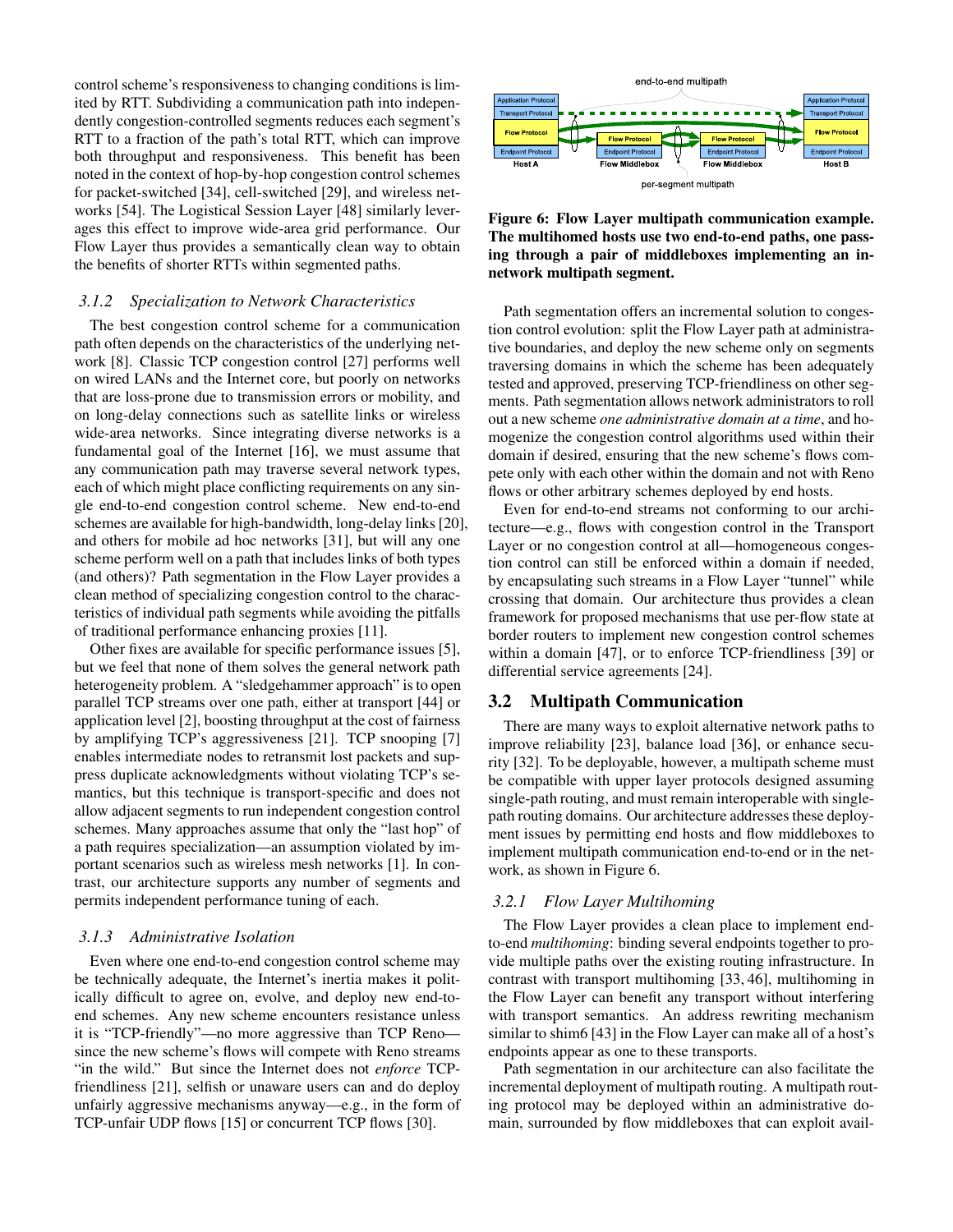

## **Figure 7: Flow Layer aggregation example containing two end-to-end flows, which appear as one flow to the intermediate network.**

able paths in flow segments crossing that domain, without affecting external segments (see Figure 6). Alternatively, or simultaneously, a multi-site organization might deploy flow middleboxes at site boundaries to distribute inter-site traffic across redundant wide-area links.

## *3.2.2 Coping with Path Diversity in Upper Layers*

Naïvely distributing packets among multiple paths with varying delay, whether end-to-end or in-network, can confuse the congestion control and reliability mechanisms of existing transports [10]. In our architecture, a multihomed Flow Layer can avoid this confusion by implementing per-path congestion control, but the Transport Layer remains responsible for retransmission and thus vulnerable to similar confusion. To support arbitrary transports, therefore, a multihomed Flow Layer needs to preserve the illusion of single-path delivery, either by using only one path at once as SCTP does [46], or through orderpreserving traffic dispersion [23].

Multipath-aware transports [26] and applications [3] can benefit from the ability to maintain per-path state and explicitly associate packets with paths. Through a simple path indexing mechanism inspired by *path splicing* [35], which we do not elaborate here for space reasons, a multipath Flow Layer in our architecture can expose alternative paths to upper layer protocols capable of using them, while retaining compatibility with multipath-oblivious protocols.

## **3.3 Flow Aggregation**

Finally, the Flow Layer provides a clean point at which to *aggregate* related flows when desired, so that the intervening network treats the aggregate as one flow (see Figure 7). Flow aggregation can provide several benefits including reuse of congestion control state and improved fairness.

#### *3.3.1 Reuse of Congestion Control State*

Since an aggregate of many transport instances is typically longer-lived and represents more traffic than any of its constituents, measurements of the aggregate's characteristics can benefit from a longer history and more samples. Transport extensions have been proposed to aggregate congestion control state across reincarnations of one transport session [12], across concurrent sessions [51], across transport protocols [6], and across hosts in an edge network [55].

Placing optimizations such as these in the Flow Layer allows arbitrary transports to benefit from them, and permits aggregation to be performed cleanly within the network as well as end-to-end. In our architecture, for example, a flow middlebox can aggregate congestion control state across the hosts in an edge network and use that information to optimize flows crossing that middlebox transparently, without requiring end host modifications as in TCP/SPAND [55].

## *3.3.2 Fairness Control*

TCP's per-stream "fairness" notion often fails to match the expectations of users and network operators [13]; Flow Layer aggregation may be useful to implement higher-level fairness policies. For example, an ISP may want each *customer* to get equal bandwidth at bottlenecks in its network, regardless of whether a customer uses few transport instances (web browsing, SSH) or many (BitTorrent). To implement such a policy, the ISP could deploy flow middleboxes at its borders that aggregate all segments crossing its network into one "macroflow": since each macro-flow has one congestion control context, each macro-flow gets an equal share of congestion bottleneck bandwidth. Most such macro-flows will connect one customer's access router to one of a few upstream network attachment points, so this meta-flow fairness should approximate a per-customer fairness policy. Flow aggregation can thus implement policies similar to those motivating hierarchical fair queuing schemes [9], without changing interior routers.

## **4. IMPLEMENTATION AND EVOLUTION**

One of the benefits of the proposed architecture is that existing protocols already provide starting points for implementing its new layers. Since these existing protocols were designed in the traditional architectural framework, however, the fit is not perfect, so further development will be needed.

- **Endpoint Layer:** UDP [38] provides a pervasive first approximation to our Endpoint Layer. Viewing UDP not as transport but as implementing a common endpoint space to be shared by all (new) transports, it becomes worthwhile to consider evolving this shared endpoint space, to support larger port numbers or service names for instance [52]. Also needed are extensions enabling NATs and firewalls to detect which endpoints within a private network are intended to be publicly reachable, and create persistent bindings for them as policy permits. Our intent is for the Endpoint Layer to provide these services, with incremental deployment facilitated by dual-stack Endpoint Layer gateways that map between UDP and the new Endpoint Protocol.
- **Flow Regulation Layer:** Both DCCP [28] and CM [6] approximately implement our Flow Layer, and each has unique features we would like to see combined in one protocol. CM offers aggregation of congestion control state across flows and a packet transmission API that facilitates application-layer framing (ALF) [17], whereas DCCP provides explicit negotiation of congestion control schemes. We also need to examine how to reposition them atop the Endpoint Layer, and to develop extensions supporting Flow Layer optimizations such as path segmentation, multipath communication, and flow aggregation.
- **Transport Layer:** Finally, new Transport Layer protocols will build upon the Flow Layer to offer communication abstractions such as reliable byte streams [49], reliable data-